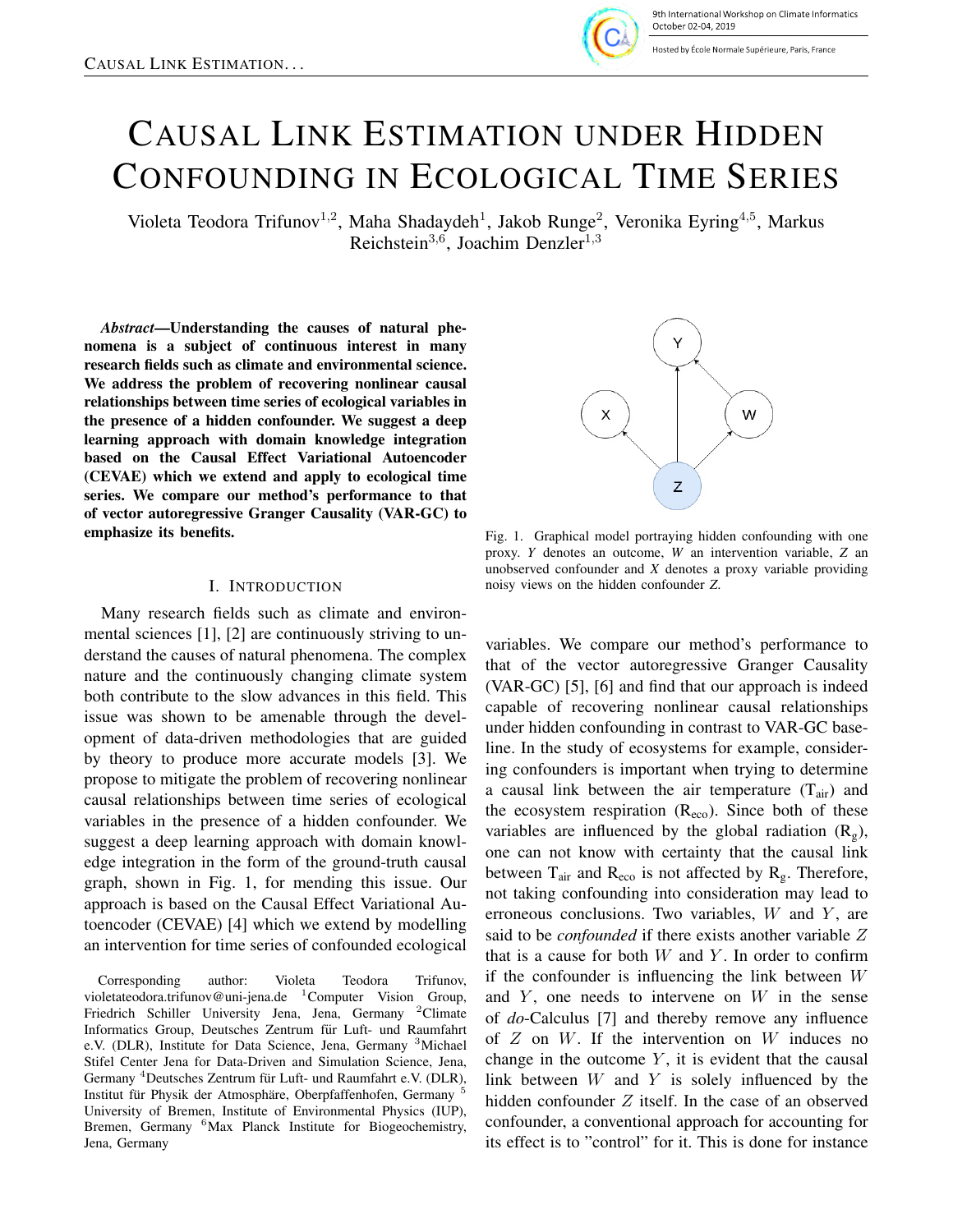losted by École Normale Supérieure, Paris, France

by covariate-adjusted regression or propensity score regression [8]. However, if a confounder is hidden, it is impossible to estimate the effect of the intervention on the outcome without making further assumptions [7]. Figure 1 depicts a form of this problem when there is a single proxy variable. A proxy is an observed variable that describes the unobserved confounder and it is then used in causal link estimation between the confounded variables instead of the hidden confounder itself. For the cases of more general proxy models and the conditions under which they can be identified, please refer to [9].

### II. RELATED WORK

A standard causality analysis method is Granger Causality (GC) [5] applied in the setting of no hidden confounding [10]. The main assumption of this concept is that causes always come before their effects in time. This means that if one time series causes another series, knowing the former series should be helpful for predicting future values of the latter series after influences of all other variables have been considered. Ecological variables often contain trends or periodic components such as diurnal or seasonal cycles which act as a hidden confounder. In [11], [12] authors have used parametric spectral representation for inferring the cause-effect relationships between ecological variables, assuming no hidden confounder. They have shown that time domain causality analysis of ecosystem variables based on VAR-GC [6], may result in spurious causal links due to the above-mentioned periodic components of ecological variables and thus proposed to use the parametric frequency domain representation of VAR-GC instead. In [13] it was further shown using a deep learning approach for causal inference based on a Causal Effect Variational Autoencoder (CEVAE) [4], that cause-effect analysis can be done in the presence of a periodic component acting as a hidden confounder in the time domain.

In regards to other deep learning methods for causal inference, several approaches have been suggested recently. One such is applied to inference of interactions between variables while learning the dynamics in an unsupervised manner [14]. Moreover, Causal Effect Network (CEN) [15] has been proposed for assessing causal relationships of time series, as well as their time delays between different processes. However, most causal inference methods cannot be applied if hidden confounders are present [2]. Another research branch dealing with the modelling of the latent variable space using deep graphical models was introduced in the recent years. Autoencoders are a class of deep learning

methods that can be combined with directed probabilistic graphical models for efficient inference in the presence of continuous latent variables with intractable posterior distributions, such as the Variational Autoencoder (VAE) [16]. Moreover, VAE represents the fundamental building block of the CEVAE [4], which allows for the estimation of the unknown latent space and inference of causal links between the confounded variables. Our work extends the capabilities of the CEVAE to time series that are based on real observations of global radiation and provides a comparison to VAR-GC.

# III. METHODOLOGY

In the first part of this section, we describe the main deep graphical model our method relies on. Then, we explain how our method builds upon that graphical model. Finally, we provide a brief introduction to the VAR-GC method, which we use as a baseline.

# *A. Causal effect variational autoencoder*

Based on the VAE [16] and the TARnet [17] generative model structure, the CEVAE [4] is a deep learning method that addresses hidden confounding by estimating the latent space and summarizing the causal effect of discrete or continuous, non-sequential variables. This is accomplished through the use of a noisy proxy related to the confounder, as shown in Fig. 1. In its original application to medical data, W from Fig. 1 denotes treatment,  $Y$  an outcome of the treatment, whereas a hidden confounder  $Z$  represents the socio-economic status of each patient. Its proxy  $X$ represents patient's income for the previous year and a place of residence. The main objective was, therefore, recovering the Individual Treatment Effect (ITE) and the Average Treatment Effect (ATE) defined in (1) and (2), respectively:

$$
ITE(x) := \mathbb{E}(Y|X = x, do(W = w^{1})) -
$$
  

$$
\mathbb{E}(Y|X = x, do(W = w^{0}))
$$
 (1)

$$
ATE := \mathbb{E}(ITE(x)) \tag{2}
$$

The metrics from Eq. 1 and 2 are defined for each individual value x of variable X, and by  $w<sup>1</sup>$  we denote the provided treatment, while  $w^0$  denotes the values of W when no treatment is provided. To obtain the ITE, we need to recover the joint probability  $p(Z, X, W, Y)$ , as shown by Theorem 1 in [4]. Obtaining this joint distribution is done through a model network of the CEVAE by estimating the true posterior over Z which depends on  $X$ ,  $W$  and  $Y$ , where  $Z$  is modelled by the standard normal distribution since it is unobserved and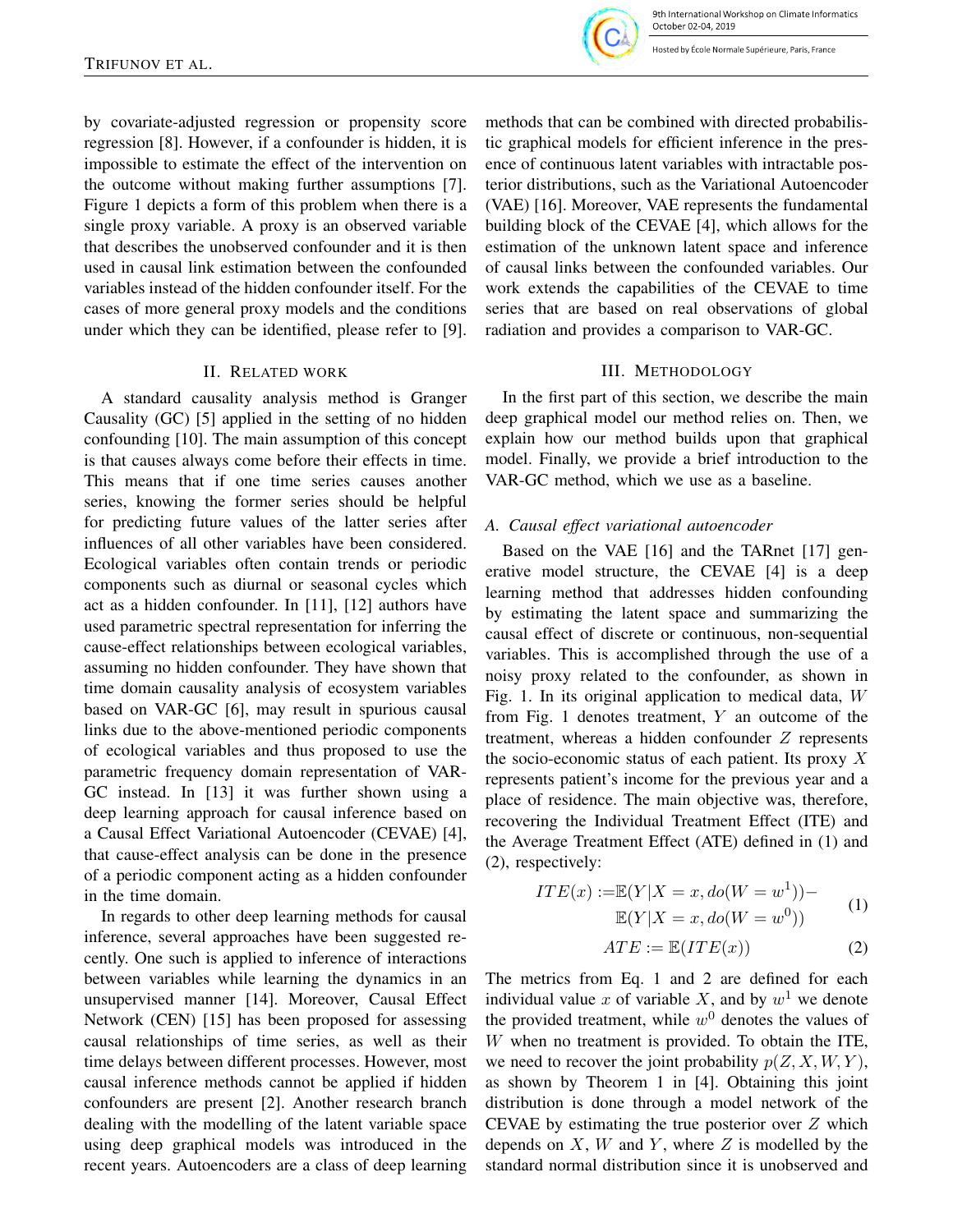an assumption about its distribution has to be made. The estimate of the posterior is then inferred via TARnet [17] by calculating it for each intervention group in  $W$ . It is then possible to construct a single objective for the inference and model networks, i.e. the *variational lower bound*

$$
\mathcal{L} = \sum_{i=1}^{N} \mathbb{E}_{q(z_i|x_i, w_i, y_i)} \Big( \log p(z_i) - \log q(z_i|x_i, w_i, y_i) + \log p(x_i, w_i|z_i) + \log p(y_i|w_i, z_i) \Big), \tag{3}
$$

of the graphical model from Fig. 1. By  $x_i$  we denote an input data point, by  $w_i$  each treatment assignment, by  $y_i$  the outcome of the specific treatment, by  $z_i$  the latent confounder and by  $q$  we denote estimates of the true probability distributions  $p$  which are computationally intractable. Finally, since it is necessary to know the intervention assignment  $w$  along with its outcome  $y$ before inferring the posterior distribution over  $Z$ , two auxiliary distributions are introduced, helping to predict  $w_i$  and  $y_i$  for new samples, so the variational lower bound becomes

$$
\mathcal{F}_{\text{CEVAE}} = \mathcal{L} + \sum_{i=1}^{N} \left( \log q(w_i = w_i^* | x_i^*) + \log q(y_i = y_i^* | x_i^*, w_i^*) \right),\tag{4}
$$

where  $x_i^*$ ,  $w_i^*$ ,  $y_i^*$  are, respectively, the observed values for the input, intervention and outcome variables in the training set.

#### *B. CEVAE for ecological time series*

Ecological time series often encompass nonlinearly related variables, as well as influence by a hidden confounder. In contrast to the conventional CEVAE setting, our intervention variable W, as well as variables X, Y and Z, are time series. Doing an intervention in real-world climate data is most often not feasible, so an alternative approach has to be followed. One such approach could be separating the values of an intervention variable W during day and night time or during winter and summer, for instance. As intervention we consider those values of  $W$  for which the influence of the confounder  $Z$ , the global radiation, is the weakest and thus arguably negligible. We provide more detail on modelling the intervention in Section IV. We also adjust several probability distributions to accommodate our problem setting. Namely, we model a conditional distribution of  $W$  given  $Z$  as follows:

$$
p(W|Z) = \mathcal{N}(\mu_w, \sigma_w^2), \quad [\mu_w, \sigma_w] = f_1(Z). \quad (5)
$$



Fig. 2. Synthetic data. The first row shows real observation of global radiation  $R_{g_{obs}}$  as the hidden confounder Z; the second row shows the noisy GPP as the proxy X for  $c = 0.03196$ ,  $e = 0.3$ ,  $\tau_3 = 23$  and  $\tau_4 = 14$ ; the third row shows the variable  $T_{\text{air}}$  as W for  $a = 0.4632$ ,  $b = 0.48078$ ,  $\tau_1 = 22$  and  $\tau_2 = 17$  without intervention; the fourth row shows variable  $W$  with intervention; the fifth row shows  $R_{\text{eco}}$  as Y for  $e = 0.198087$ ,  $\alpha = 0.61078$ ,  $\tau_5 = 21$  and  $\tau_6 = 21$ .

Time step

Estimation of this distribution is obtained through the use of the proxy  $X$ :

$$
q(W|X) = \mathcal{N}(\hat{\mu}_w, \hat{\sigma}_w^2), \quad [\hat{\mu}_w, \hat{\sigma}_w] = f_2(X). \quad (6)
$$

Functions  $f_1$  and  $f_2$  are feedforward neural networks with three layers. To measure the intervention effect of W on Y, we extend ITE  $(Eq, 1)$  to the case of a sequential intervention and define the Interval Intervention Effect (IIE) and the Average Intervention Effect (AIE):

$$
IIE(I_i) := \mathbb{E}(Y|X \in I_i, do(W = w^1)) - \mathbb{E}(Y|X \in I_i, do(W = w^0))
$$
\n(7)

$$
AIE := \mathbb{E}(\text{IIE}(I_i)_{i=0,\dots,m-1})
$$
\n(8)

By interval  $I_i = [x_i, x_{i+1}]$  we denote the *i*-th uniform quantization level of X, with  $x_i$  and  $x_{i+1}$  being its limits, for  $i = 0, ..., m-1$  with  $m = 256$ . In Eq. (8), by  $IIE(I_i)_{i=0,\dots,m-1}$  we denote an m-dimensional vector whose elements are IIE( $I_i$ ) for each  $i = 0, \ldots, m-1$ . In this manner we have extended the CEVAE to the setting of a continuous intervention variable, since intervals of  $W$  and  $Y$  are taken into account for calculating the causal effect between them, instead of the individual values, as seen in Eq.  $(1)$  and Eq.  $(2)$ .

# *C. Vector autoregressive Granger causality*

The main assumption of Granger causality (GC) [5] is that causes precede their effects and can be used for their prediction. Let  $u_i$ ,  $i = 1, \dots, N$  be the time series of N ecological variables. Each time series  $u_i(t)$ ,  $t =$ 

1500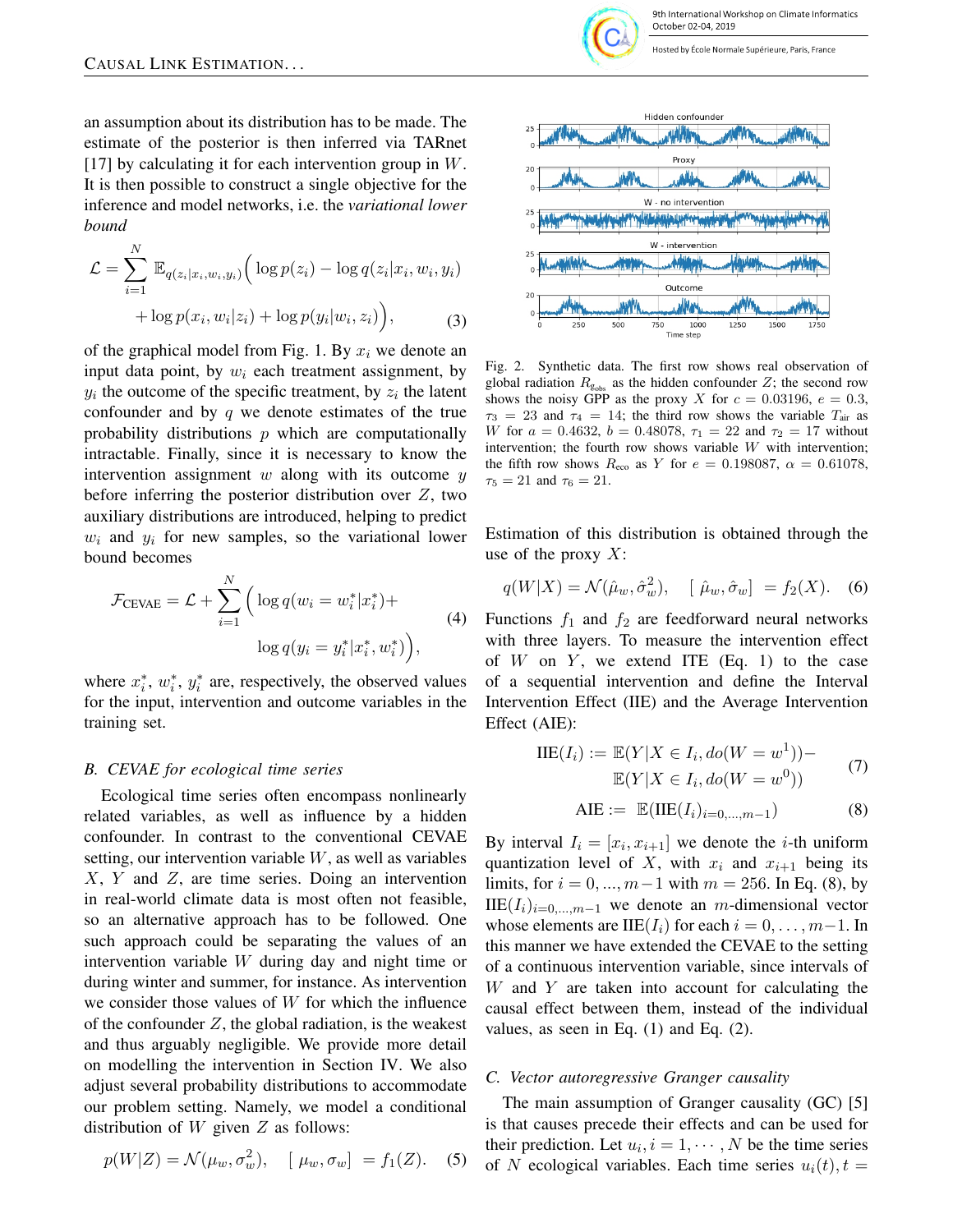

9th International Workshop on Climate Informatics October 02-04, 2019

Hosted by École Normale Supérieure, Paris, France



Fig. 3. Causal graphical model portraying causal relationships between ecological variables defined in equations (11)-(14). Respiration of the ecosystem Reco denotes the outcome, air temperature  $T_{\text{air}}$  denotes an intervention variable, the global radiation  $R_{\text{g}}$  is assumed to be the hidden confounder and GPP denotes a proxy variable providing noisy views on the unobserved confounder  $R_g$ .

 $1, \dots, k$  is a realization of length k real valued discrete stationary stochastic process  $U_i, i = 1, \cdots, N$ . These N time series can be represented by a *p*th order vector autoregressive model (VAR $(p)$ ) of the form

$$
\begin{bmatrix} u_1(t) \\ \vdots \\ u_N(t) \end{bmatrix} = \sum_{r=1}^p A_r \begin{bmatrix} u_1(t-r) \\ \vdots \\ u_N(t-r) \end{bmatrix} + \begin{bmatrix} \epsilon_1(t) \\ \vdots \\ \epsilon_N(t) \end{bmatrix}.
$$
 (9)

The residuals  $\epsilon_i$ ,  $i = 1, \dots, N$  form a white noise stationary process with covariance matrix  $\Sigma$ . The model parameters at time lags  $r = 1, \dots, p$  comprise the matrix  $A_r = [a_{ij}(r)]_{N \times N}$ . Let  $\Sigma_j$  be the covariance matrix of the residual  $\epsilon_i$  associated to  $u_i$  using the model in (9), and let  $\sum_{j}^{i}$  denote the covariance matrix of this residual after excluding the *i*th raw and column in  $A_r$ . The time domain VAR-GC of  $u_i$  on  $u_j$  conditioned on all other variables is defined by [6]

$$
\gamma_{i \to j} = \ln \frac{|\Sigma_j^{i-}|}{|\Sigma_j|}.
$$
\n(10)

#### IV. EXPERIMENTAL RESULTS

We have applied the proposed method to a synthetic data generated from 1825 real observations of the global radiation ( $\text{R}_{g_{obs}}$ ) measured at the flux tower in Heinich National Park - Germany, over the period of five years as suggested by [18]:

$$
\mathbf{R}_{\mathbf{g}}(t) = \mathbf{R}_{\mathbf{g}_{\text{obs}}}(t) \tag{11}
$$

$$
\mathbf{T}_{\text{air}}(t) = a \cdot \mathbf{T}_{\text{air}}(t - \tau_1) + b \cdot \mathbf{R}_{\text{g}}(t - \tau_2) + \eta_1(t) \tag{12}
$$

$$
\text{GPP}(t) = c \cdot \mathbf{R}_{\text{g}}(t - \tau_3) \cdot \mathbf{T}_{\text{air}}(t - \tau_4) + \eta_2(t) \tag{13}
$$

$$
\mathbf{R}_{\text{eco}}(t) = e \cdot \mathbf{R}_{\text{g}}(t - \tau_5) \cdot \alpha^{\frac{\mathbf{T}_{\text{air}}(t - \tau_6)}{20}} + \eta_3(t). \tag{14}
$$



Fig. 4. Causal link estimation results of our method in comparison to the vector autoregressive Granger causality (VAR-GC). Blue and green curves show our methods estimation of the AIE during training and test, respectively. The yellow curve represents the VAR-GC method's estimate  $\gamma_{T_{air}\rightarrow R_{eco}}$  when the confounding variable  $R_g$ is included along with  $T_{air}$ ,  $R_{eco}$  and GPP. The red curve represents the VAR-GC method's estimate  $\gamma_{\text{Tar} \rightarrow \text{Reco}}$  when the proxy variable GPP is used along with  $T_{air}$  and  $R_{eco}$ , instead of the confounder itself. We note that in real ecological data  $\alpha < 1$ .

In equations (11)-(14), by  $\eta_1, \eta_2, \eta_3$  we denote mutually uncorrelated Gaussian noise with mean  $\mu = 0$  and variance  $\sigma = 1$ , by  $\tau_i \in \mathbb{N}$  for  $i = 1, ..., 6$  we denote time lags, and by  $a, b, c, e \in (0, 1)$  we denote constants. The plots of all above-mentioned variables along with the exact parameters used is shown in Fig. 2. The causal link intensity parameter is denoted by  $\alpha \in \mathbb{R}$  and it represents the value of our highest interest. Namely, throughout our experiments, we increase the parameter  $\alpha$  and observe the AIE estimation results in accordance to this increase. The portion of data we consider spans from April to September of each year, which results in 900 samples of real global radiation observations, corresponding to the hidden confounder Z. Synthetically generated variables  $T_{air}$ , GPP and  $R_{eco}$ , correspond to  $W$ ,  $X$  and  $Y$ , respectively, as shown in Fig. 3. We note that even though there is a causal link from  $T_{air}$  to GPP, it does not change any of the original problem settings, nor any of the probability distributions involved. During those months the influence of  $T_{\text{air}}$  to  $R_{\text{eco}}$  should be more pronounced as the temperatures are higher. We model the intervention by considering a certain threshold of the proxy mean instead of the hidden confounder. More precisely, we consider values of the intervention variable  $T_{air}$  corresponding to the daily values of the proxy GPP that are smaller than the threshold of 0.7 of its mean. To create  $w<sup>1</sup>$  from Eq.  $(7)$ , we use values of W corresponding to the proxy values smaller than the said threshold. This alone would lead to  $w<sup>1</sup>$  having missing values for time steps that correspond to the proxy values greater than the threshold. In order to prevent that, we concatenate all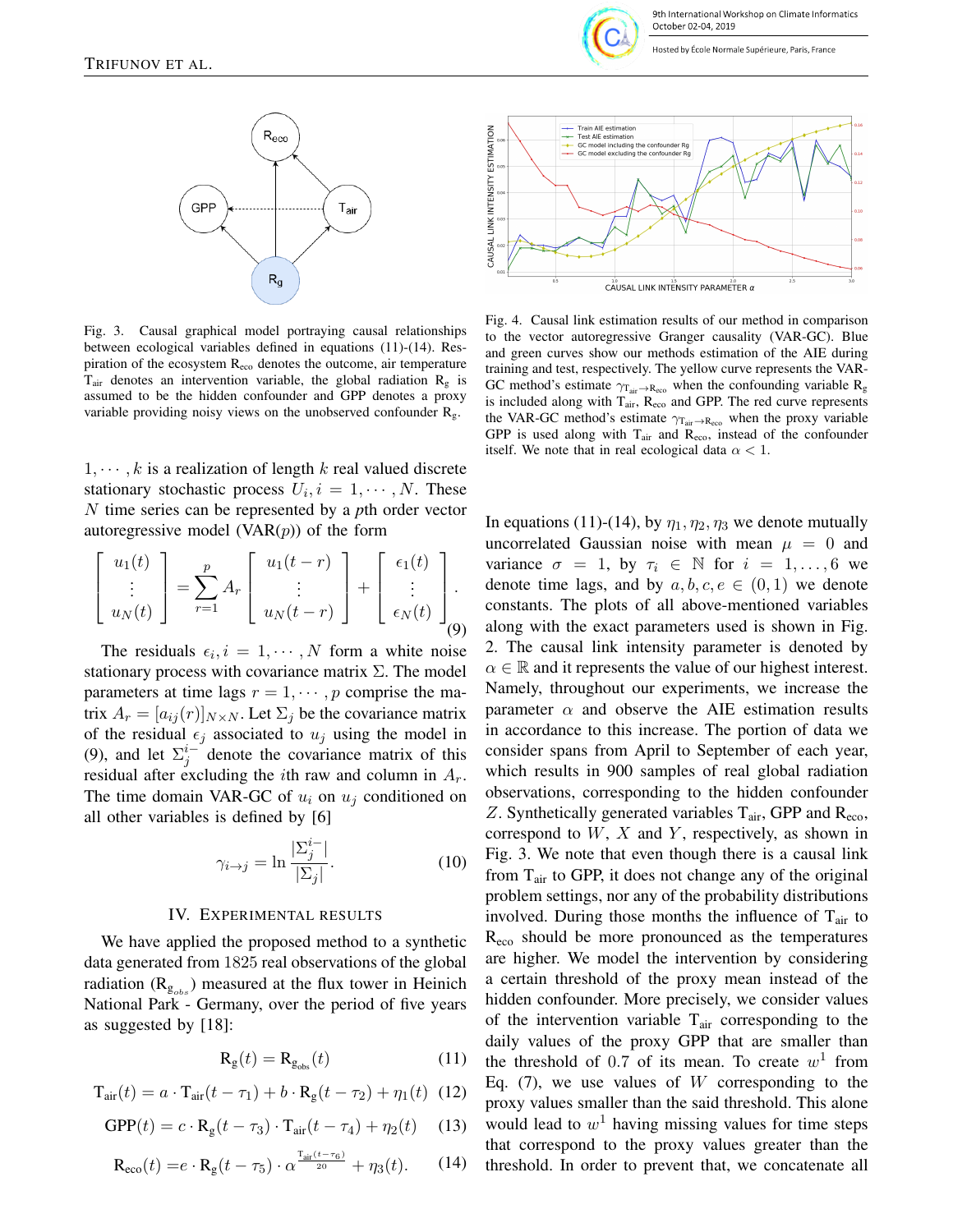

Hosted by École Normale Supérieure, Paris, France

present values and replicate them successively until the sample size is reached. We define  $w^0$  from Eq. (7) in an analogue fashion. This type of intervention was chosen to simulate the properties of *do*-calculus as closely as possible. Moreover, it allows for a more easily adaptable application of our method to real data. Namely, after intervention, causal link between  $T_{air}$  and its parent  $R_g$  should either be removed or so small, that it can be neglected. This naturally occurs during winter or night time.

As far as the neural network architecture is concerned, we closely followed [4]. We used feedforward neural networks, namely  $f_1$  and  $f_2$  with 3 hidden layers and the ELU [19] nonlinearity. We note, however, that more hidden layers as well as different types of networks can be used. We modelled variable Z as normally distributed with 20 dimensions, due to its latency. We used a small weight decay term for all parameters with  $\lambda = 0.0001$ . For optimization, Adamax [20] was utilized with a learning rate of 0.01. Furthermore, early stopping according to the lower bound on a validation set was performed. For obtaining the outcomes  $p(y|x_i \leq X \leq x_{i+1}, do(W = w^1))$ and  $p(y|x_i \leq X \leq x_{i+1}, do(W = w^0))$  we averaged over 100 samples from the approximate posterior  $q(Z|X) = \sum_{w} \int q(Z|w, y, X)q(y|w, X)q(w|X)dy.$ As domain knowledge in this work, we consider the ground truth causal relationships between time series of ecological variables which are used to verify our method's results. When the causal graph is not partly or entirely known, methods like [1] should be used for obtaining it to a greater extent. Our goal is to estimate the causal link intensity between  $T_{air}$  and  $R_{eco}$  in the presence of the unobserved confounder  $R_g$ . We do so by running our method for different values of parameter  $\alpha$  from Eq. (14), function of which is proportional to the causal link intensity between the variables in question. The results for each value of  $\alpha$  from 0.1 to 3 are obtained as the average of the outputs of ten different realizations of the data. In real ecological time series, usually  $\alpha$  < 1. We note that the increase of  $\alpha$ , yields the increase of the estimate of the causal link strength measured by the absolute value of AIE, as shown by the blue and green curves in Fig. 4. We also note that the curves describing the relation between the causal link intensity parameter  $\alpha$  and the AIE estimation during training and testing is nonlinearly increasing. This means we are able to estimate the nonlinear causal relationship between  $T_{air}$  and  $R_{eco}$  from Eq. (14) under hidden confounding. Furthermore, for the purpose of a fair comparison, we applied the VAR-GC method to all four variables  $u_1 = T_{air}$ ,  $u_2 = R_{eco}$ ,  $u_3 = GPP$  and  $u_4 =$  $R<sub>g</sub>$  from Eq. (9), over the entire 1825 data samples. More specifically, we included the otherwise hidden confounder  $R<sub>g</sub>$ . This way, we could also reproduce the nonlinear causal link between  $T_{air}$  and  $R_{eco}$ , as seen in Fig. 4. To test if VAR-GC can detect the increase of the nonlinear causal link's intensity between  $T_{\text{air}}$  and  $R_{\text{eco}}$ without using  $R_g$ , we omitted it and observed as shown by a decreasing red curve in Fig. 4 that the desired causal link intensity increase could not be detected.

#### V. CONCLUSION AND FUTURE WORK

The goal of this work was to infer nonlinear causal relationships between time series of ecological variables in the presence of a hidden confounder using an extended version of the CEVAE. We provided a comparison to the baseline VAR-GC method with and without the use of a hidden confounder and concluded that our method is much more suitable for the task when the confounder is unobserved. This is since we use the proxy in estimating the AIE metric instead of the confounder, influence of which is removed after the intervention on  $T_{air}$ . We intend to enhance our method by doing a quantitative evaluation of the said comparison and incorporating recurrent neural networks into the current architecture.

#### **REFERENCES**

- [1] J. Runge, "Causal network reconstruction from time series: From theoretical assumptions to practical estimation," *Chaos: An Interdisciplinary Journal of Nonlinear Science*, vol. 28, no. 7, p. 075310, 2018.
- [2] J. Runge, S. Bathiany, E. Bollt, G. Camps-Valls, D. Coumou, E. Deyle, and C. Glymour, "Inferring causation from time series of earth system sciences," *Nature Communications*, vol. 10, p. 2553, 2019.
- [3] J. H. Fahmous and V. Kumar, "A big data guide to understanding climate change: The case fortheory-guided data science," in *Big Data*, vol. 2, pp. 155–163, 2014.
- [4] C. Louizos, U. Shalit, J. Mooij, Z. Sontag, D., R., and M. Welling, "Causal effect inference with deep latent-variable models," in *Advances in Neural Information Processing Systems 30*, pp. 6446–6456, 2017.
- [5] C. W. J. Granger, "Investigating causal relations by econometric models and cross-spectral methods," *Econometrica - Journal of the Econometric Society*, vol. 37, no. 3, pp. 424– 438, 1969.
- [6] J. Geweke, "Measurement of linear dependence and feedback between multiple time series," in *Journal of the American statistical association*, vol. 77, pp. 304–313, 1982.
- [7] J. Pearl, *Causality*. Cambridge University Press, 2009.
- [8] L. Li, K. Kleinman, and M. W. Gillman, "A comparison of confounding adjustment methods with an application to early life determinants of childhood obesity," *Journal of developmental origins of health and disease*, vol. 5, no. 6, pp. 435– 447, 2014.